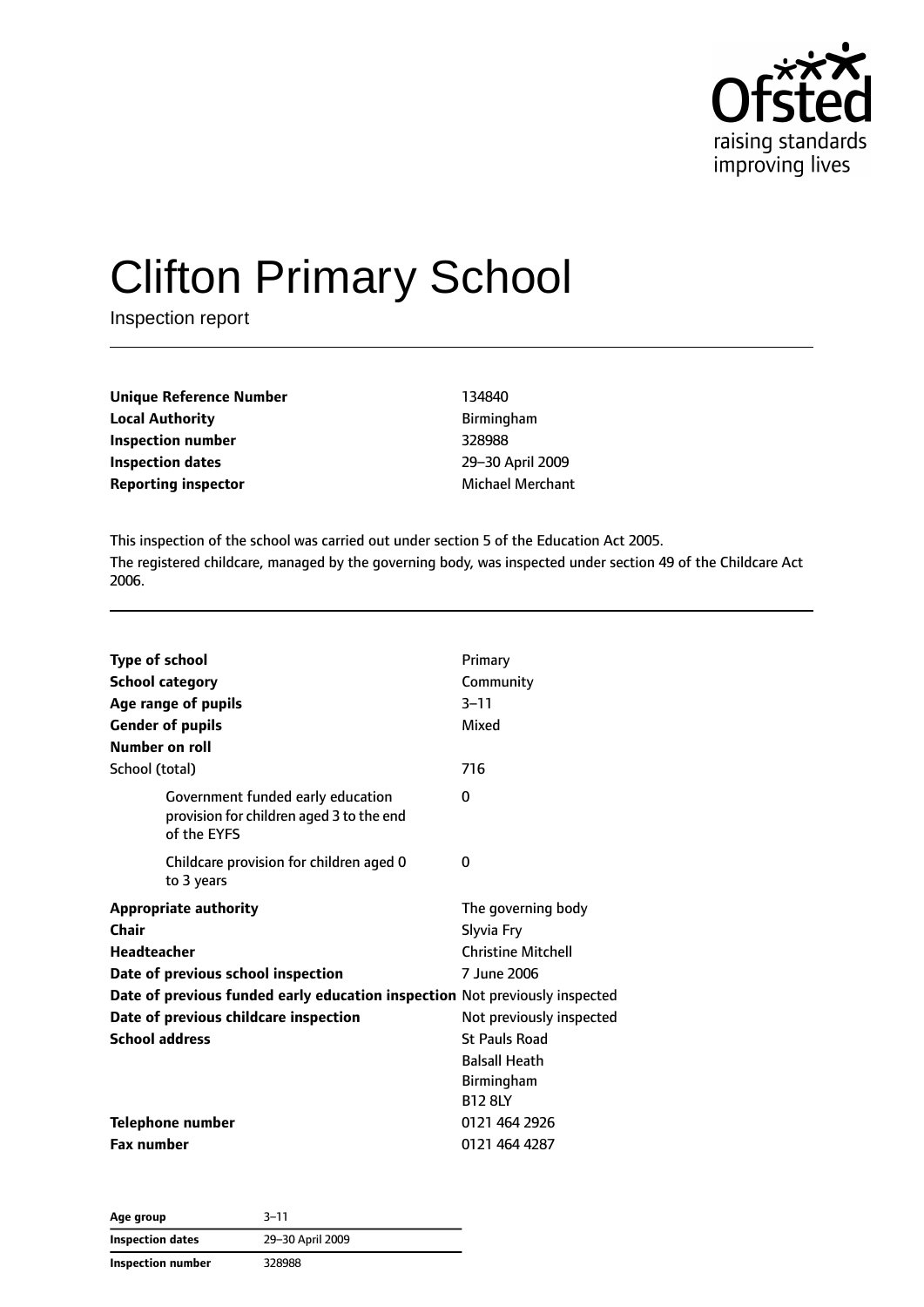.

<sup>©</sup> Crown copyright 2009

Website: www.ofsted.gov.uk

This document may be reproduced in whole or in part for non-commercial educational purposes, provided that the information quoted is reproduced without adaptation and the source and date of publication are stated.

Further copies of this report are obtainable from the school. Under the Education Act 2005, the school must provide a copy of this report free of charge to certain categories of people. A charge not exceeding the full cost of reproduction may be made for any other copies supplied.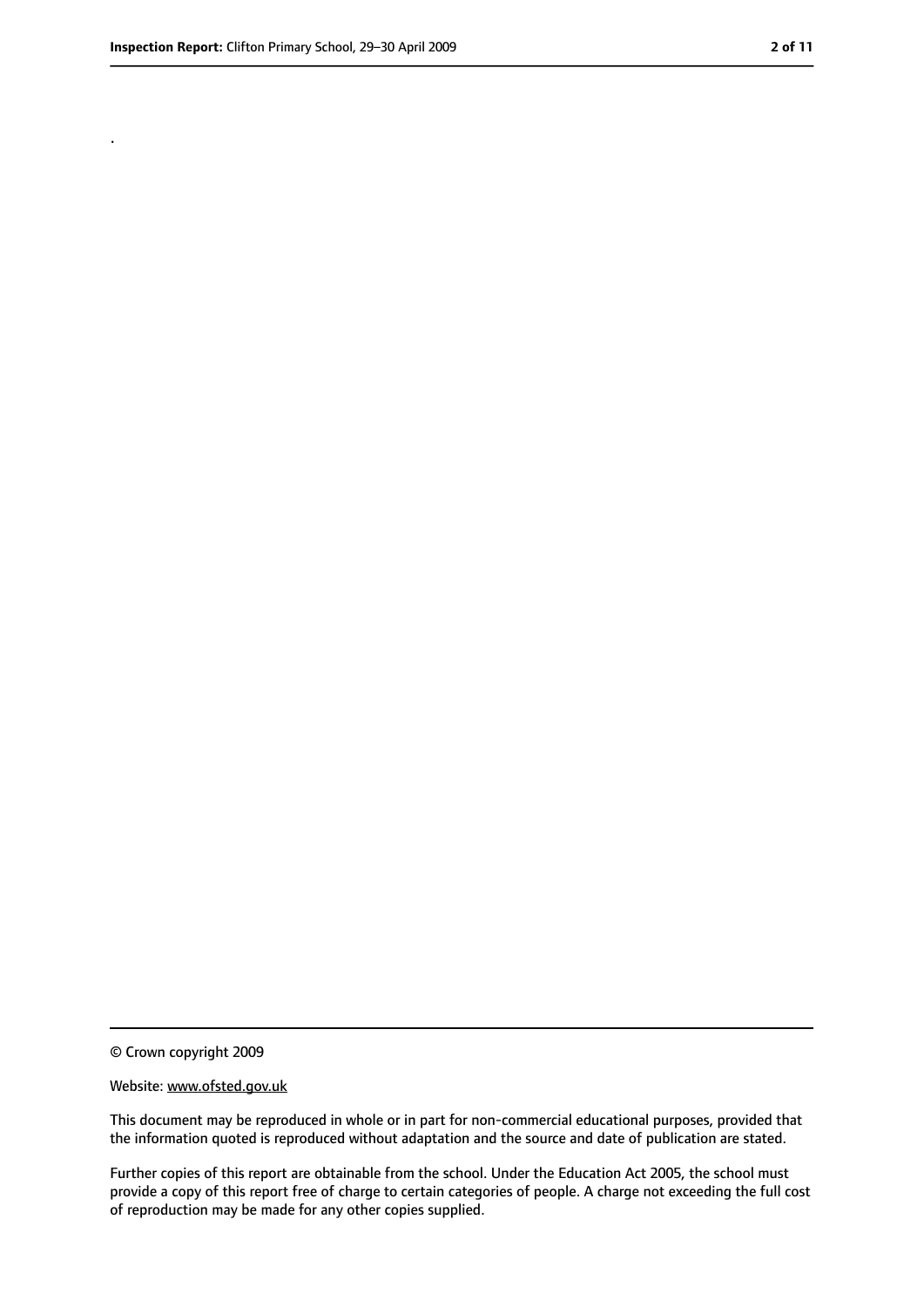# **Introduction**

The inspection was carried out by four additional inspectors.

## **Description of the school**

The school is much larger than other primary schools. It serves a very diverse community and nearly all pupils are of minority ethnic origin. The largest ethnic group are pupils of Asian and Asian British-Pakistani origin, who make up just over a third of the school. The school has a very high proportion of pupils of Yemini-Arab descent, many of whom are recent arrivals to the country. More than 95% of pupils speak English as an additional language. The proportion of pupils identified as having learning difficulties and/or disabilities is higher than average, as is the proportion of pupils with a statement of special educational needs. The school gained Healthy School status in 2007. There are three Reception classes and one Nursery class in the Early Years Foundation Stage. The headteacher was appointed in September 2007.

## **Key for inspection grades**

| Grade 1 | Outstanding  |
|---------|--------------|
| Grade 2 | Good         |
| Grade 3 | Satisfactory |
| Grade 4 | Inadequate   |
|         |              |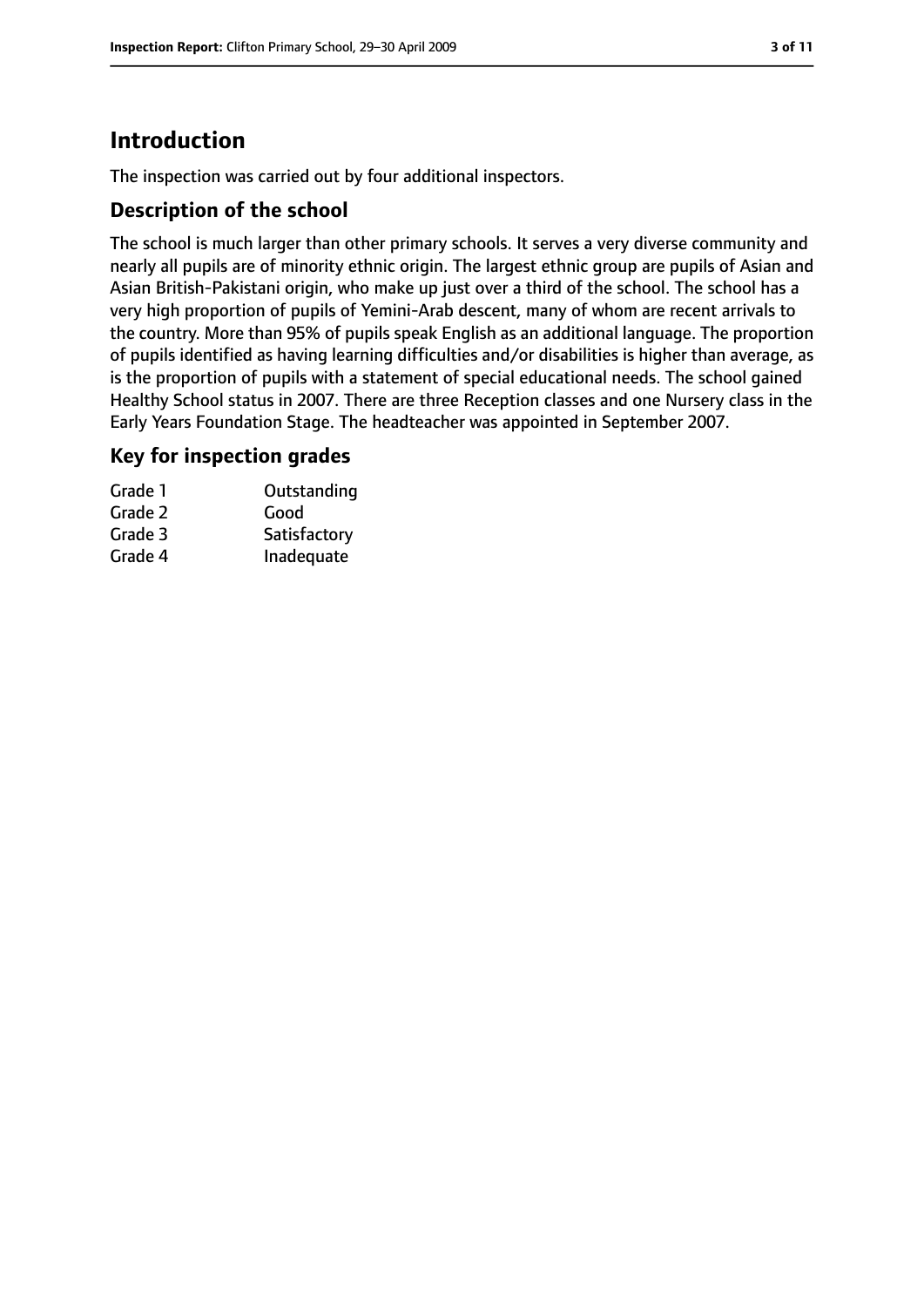# **Overall effectiveness of the school**

#### **Grade: 1**

Clifton Primary is an outstanding school. Parents endorse this as they attach a high priority to education, and encourage and support their children very well. One parent spoke for many when saying, 'Clifton provides the perfect environment for nurturing young children.' Pupils are proud of their school and enjoy it greatly. The headteacher provides outstanding leadership. She inspires and supports staff and pupils to get the best out of themselves and others. Pupils' achievement is outstanding. Many children have knowledge and skill levels that are very low compared with those expected for their age when they join the Nursery class. They make good progressin the Early Years Foundation Stage because there is a very strong focus on developing children's social skills and their ability to communicate with each other. From this good start, pupils' progress accelerates as they move through the school and standards rise substantially by the end of Year 6, where they are average overall. This represents outstanding progress. The school is particularly successful in ensuring that the wide range of different needs of its pupils is well met so that those new to learning English and those with learning difficulties and/or disabilities also make excellent progress. However, many pupils find higher-level reading and writing skills very difficult. They need considerable time and support to explain orally how they reason, deduce and infer things from texts. This is a barrier to more pupils gaining high levels in their work. Teaching is outstanding. Teachers have very good subject knowledge, give clear explanations and plan their lessons well. They use questioning in lessons skilfully to promote learning, to analyse and improve pupils' performance, and to set challenging targets for individuals. Teachers and support staff work very effectively together to meet pupils' specific needs. All pupils, at whatever level of ability or need, are extremely well cared for and carefully guided through the school. Pupils achieve very well not just because teaching and learning are excellent, but also because they are encouraged to see their potential and are given the self-confidence to work hard and aim high. Consequently, pupils' personal development is outstanding. Very good relationships and excellent care, guidance and support result in happy learners. Pupils come to school ready to learn, behave impeccably and are eager to contribute to lessons. They take part in a very wide range of sports and are extremely good at adopting healthy lifestyles. Despite their great enjoyment of school, pupils' attendance is average. Many pupils miss school because of faith-based festivals and observances and also, against the very strong advice of the school, many parents take their children away for extended holidays in term time. A very carefully planned, imaginative and varied curriculum inspires pupils to work hard and gain a very wide range of skills. Teachers mark books and set targets for improvement carefully and regularly. As a result, the advice teachers give to pupils as to how to improve their work is very effective and most pupils are clear as to the next steps in their learning. Pupils' knowledge of different cultures in the diverse society in which they live is very secure because the school ensures that all pupils have an appreciation and awareness of the local and national communities in which they live. Staff have created a school in which all pupils get on well together.

There is a strong sense of teamwork and pride in what has already been achieved coupled with a total absence of complacency. School self-evaluation is mostly accurate. Most importantly, the school knows exactly what to do further to sustain its journey of excellence and this, together with the successful action leaders have taken to ensure improvement since the last inspection, means the capacity to further improve is outstanding.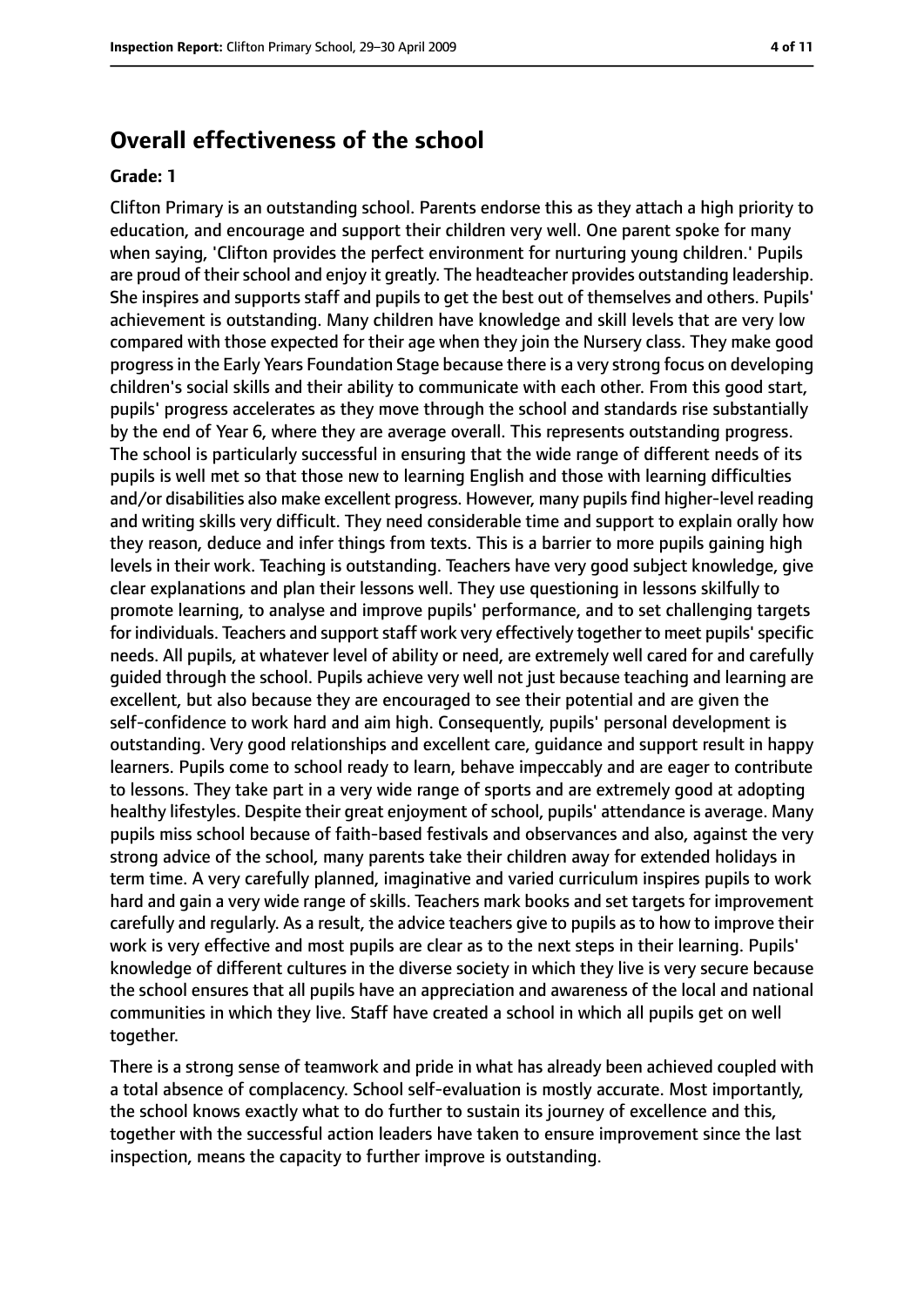# **Effectiveness of the Early Years Foundation Stage**

#### **Grade: 2**

The very positive relationships between home and school ensure that children settle into the daily routines, gain confidence and quickly start to make good progress. Children enter with very low standards compared with those expected for their age, especially in their speaking, listening and communication skills. Children are eager to participate in all that is provided for them and they work hard and make good progress to leave Reception with standards that are below age-related expectations. Good teaching underpins this good progress. Staff provide a carefully balanced programme of activities led by adults and tasks children can choose for themselves. Core skills, including early sounds and words work (phonics), are taught well through whole-class and small group activities. Classrooms are attractive and stimulating, although they are small, making it difficult for staff to develop activities such as painting and water play. It is difficult to access the outdoor play area. This means that children's climbing, clambering and physical skills are not as well developed as they should be. Provision for Early Years Foundation Stage is well led and managed, with staff planning stimulating activities that are well matched to the children's needs. Teachers' planning is well informed by highly skilled observation and assessments and effective self-evaluation. Parents are secure in the knowledge that their children's welfare is given a very high priority and is of outstanding quality. One parent reflected the views of many when saying, 'The school keeps parents very well informed and really supports us as well as the children.'

## **What the school should do to improve further**

- Provide more opportunities for pupils to develop higher-level skills in reading, writing and speaking.
- Discourage families from taking their children out of school for holidays in term time.

# **Achievement and standards**

#### **Grade: 1**

Pupils' achievement is outstanding and they make excellent progress, from a very low baseline, to reach standards that are broadly at the national average. Pupils make good progress in the Early Years Foundation Stage and this continues into Years 1 and 2. With outstanding teaching, careful tracking of progress and a strong emphasis on literacy and numeracy, pupils' progress accelerates in Years 3 to 6. Work seen by inspectors, and the school's tracking of pupils' performance, shows that standards are close to average by the end of Year 6. This is an improvement over the previous year when standards dipped owing to long-term illnesses of a large number of key staff. The major factor preventing pupils' standards being higher is the difficulty they have in explaining their ideas when they have read a text, which in turn inhibits their ability to write well. Pupils produce high quality art and music and these enrich their all-round achievement very well. The excellent progress that pupils make in their key literacy and numeracy skills prepares them exceptionally well for the next stage of their education.

All groups of learners, including those from diverse ethnic backgrounds, make outstanding progress given their very low starting points. The exciting curriculum, highly effective teaching and outstanding support and guidance contribute to this. For example, pupils with learning difficulties are very well supported and, as a result, many reach the expected standards by the end of Year 6. The pupils who join the school partway through their primary education, including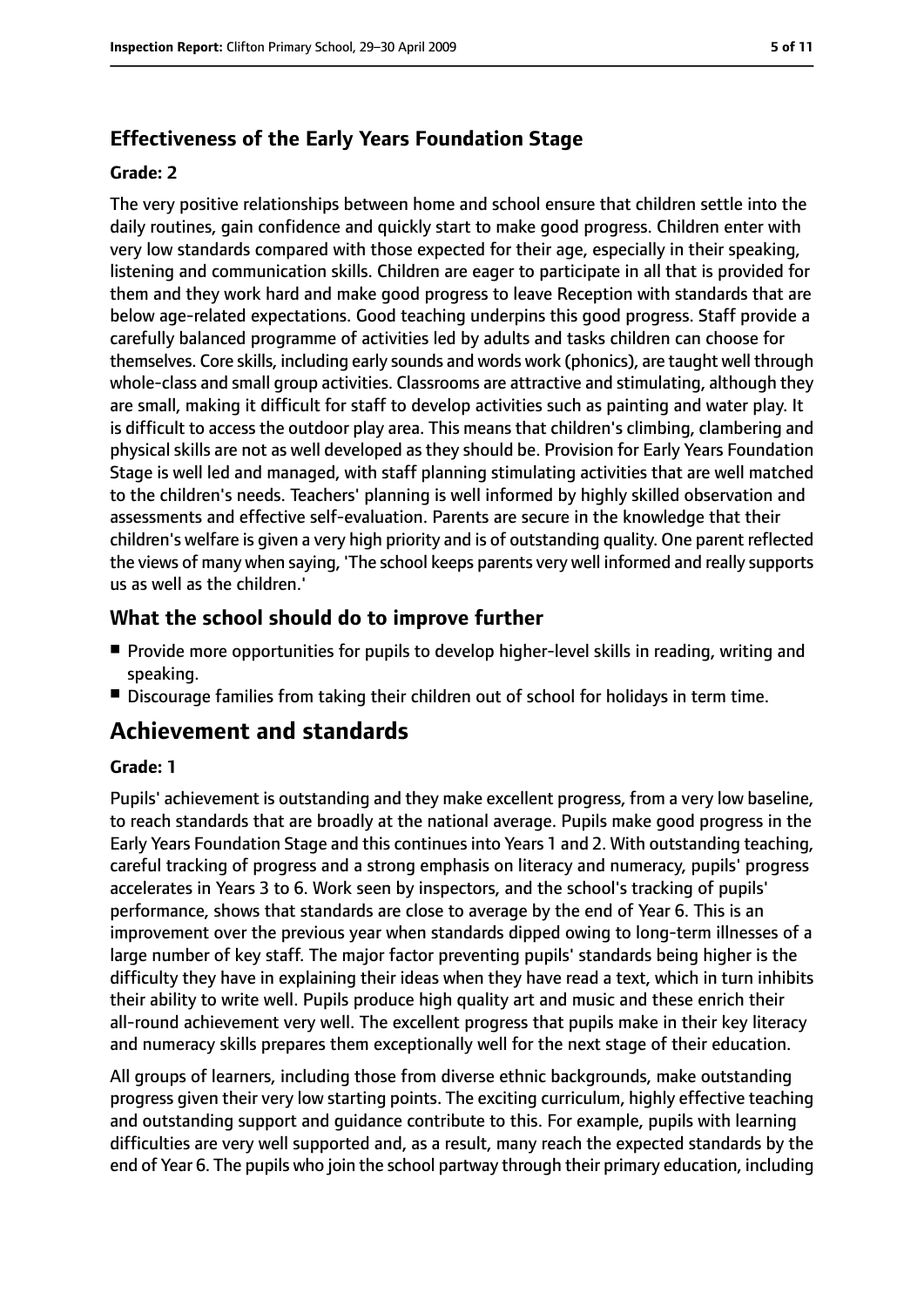those who join from abroad, make progress that is just as good as their peers because of the excellent support that they are given.

# **Personal development and well-being**

#### **Grade: 1**

Pupils enjoy school greatly and are excited by all that it has to offer. Pupils' behaviour is outstanding, and they are polite and respectful. The focus on social skills starts very well in the Early Years Foundation Stage where children learn how to concentrate, listen, explore new things and work and play successfully with others. Pupils' spiritual, moral, social and cultural development is outstanding, as evident in the very low incidence of bullying, no incidence of racism and in pupils' involvement in many cultural activities. For example, pupils enjoyed their participation in Birmingham ArtsFest, and value the many theatre visits and work with professional artists and sports coaches. Pupils have a very secure understanding of the need to eat and drink healthily and they take part in an exceptionally wide range of sporting activities. Pupils grow in confidence, share ideas and take increasing responsibility. They willingly work in teams, share ideas and cooperate and this helps them to make an outstanding contribution to the community and care for others. For example, 120 pupils took an active part in the Balsall Heath Carnival, where they collected money for local charities.

# **Quality of provision**

## **Teaching and learning**

#### **Grade: 1**

The quality of teaching and learning is outstanding. Sustained challenge and high expectations enable pupils, from a very low baseline, to make exceptional progress and achieve average standards. Lessons are fast paced and fun. Teaching is lively, tasks and concepts are clearly explained, and activities are carefully designed to challenge the pupils to learn at a swift pace. Pupils' levels of enjoyment and motivation are high because there is mutual respect between teachers and pupils and praise is extensively used to motivate the pupils. Teachers take care to ensure that pupils know exactly what is expected of them and what they need to do to improve. Teaching assistants are very effective in their work. All pupils, whatever their learning needs, are fully included in the activities and this has a positive effect on achievement and personal development. Adults ask perceptive questions and these help pupils to think and use more varied vocabulary in their answers. Effective use of 'talking partners', drama, role play and letter and sounds (phonics) activities help pupils who are new to learning English make very good progress in their speaking and writing.

#### **Curriculum and other activities**

#### **Grade: 1**

The outstanding curriculum ensures that learning is meaningful and fun because it carefully and imaginatively plans themes with strong links between subjects. Through its topic-based approach to learning and its focus on developing the arts and sport, the school has successfully motivated and enthused pupils and has done much to increase their confidence as learners. Pupils of both genders relished the visit of the Royal Ballet to the school and greatly enjoy the contribution of professional sports coaches from national teams in Birmingham and beyond. There is an excellent focus on using visits to widen pupils' life experiences, such as a recent, school-subsidised visit to the United States. These, together with a wide array of well-supported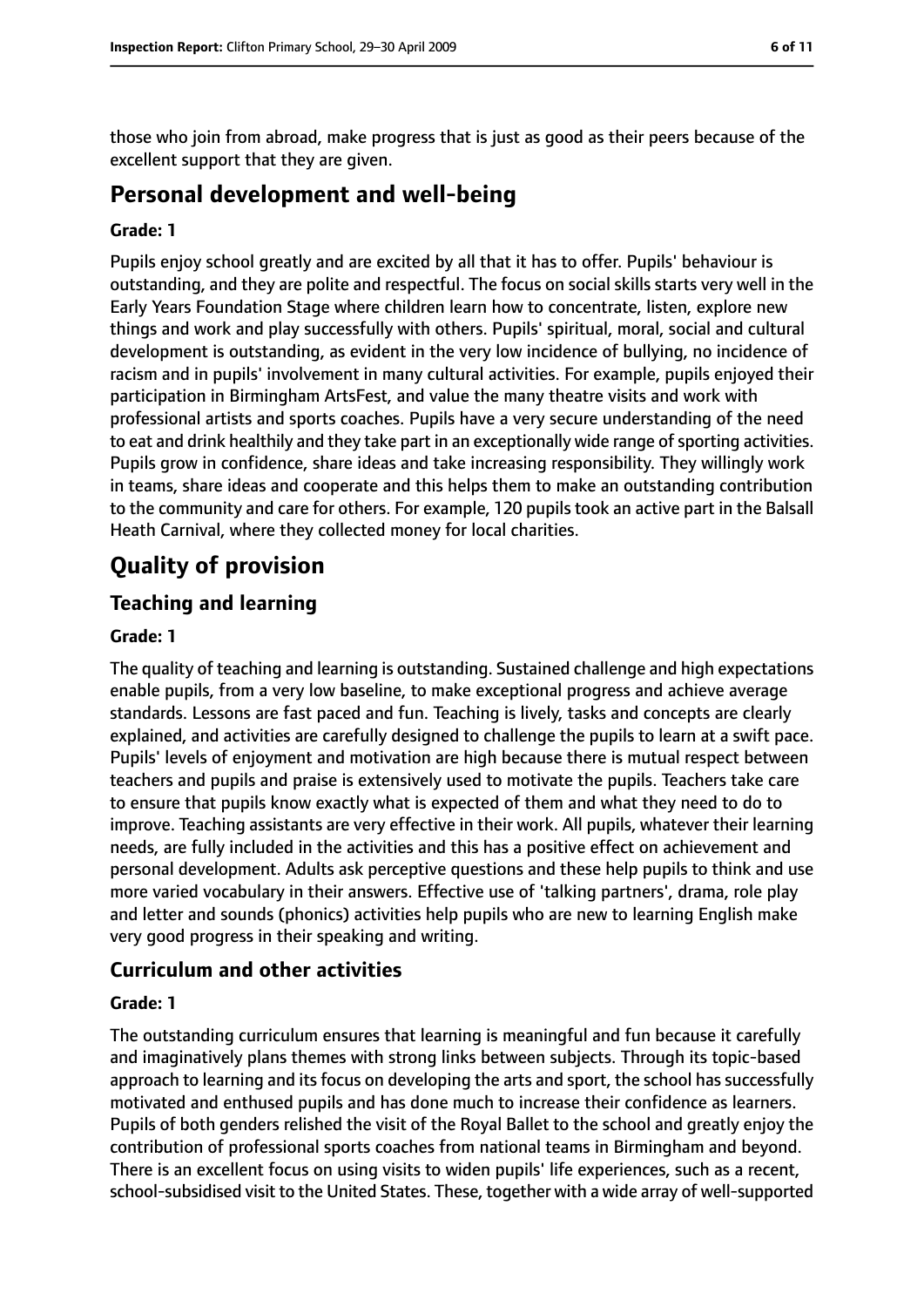creative and educational activities outside the normal school day, make a valuable contribution to pupils' learning, levels of enjoyment and their personal and emotional development.

#### **Care, guidance and support**

#### **Grade: 1**

Induction programmes are outstanding for those who arrive throughout the year and those starting in the Early Years Foundation Stage. Child protection procedures are rigorous and the care for vulnerable pupils is exceptionally thorough. Excellent links with specialists help pupils with their learning, social skills and emotional development. Support for pupils with learning difficulties and those learning English as an additional language is especially strong and helps them to achieve exceptionally well. Parental involvement in their children's education is actively encouraged and supported. Staff know the pupils very well and make very effective use of assessment information to track and check pupils' progress, so that extra support can be provided if pupils need it. As a result, pupils are very clear about what they need to do to improve their work. The school has employed a wide range of strategies to bring about an improvement in the pupils' attendance, which is now satisfactory.

# **Leadership and management**

#### **Grade: 1**

Outstanding leadership and management are at the heart of the school's success. The highly effective headteacher works tenaciously to improve pupils' educational opportunities. She communicates her high expectations persuasively to staff so that all have a shared sense of direction and feel part of a successful team. Leaders check the school's performance rigorously. They are quick to recognise and praise the good work of staff and pupils and are alert to situations where people need more advice and guidance. Because staff benefit from supportive feedback, a climate has been created where everyone is trying hard to make the school even better. Consequently, teamwork is strong, staff morale is high and pupils' progress is accelerating. Responsibility is delegated evenly and the members of the senior leadership team and the subject leaders fulfil their responsibilities very well. However, there is no hint of complacency and there is a determination from staff at all levels to sustain and build upon the many gains of recent years. School governance is excellent. The governors are committed and astute and fulfil their roles very well. A particular strength of the governing body is the exemplary way in which they have involved members of the very diverse local community groups as well as national and international visits and visitors, in their drive to promote very real community cohesion. Leaders have worked tirelessly to ensure that pupils are developing into caring citizens who respect and value the views of others and that a set of common, shared values is embedded in every child.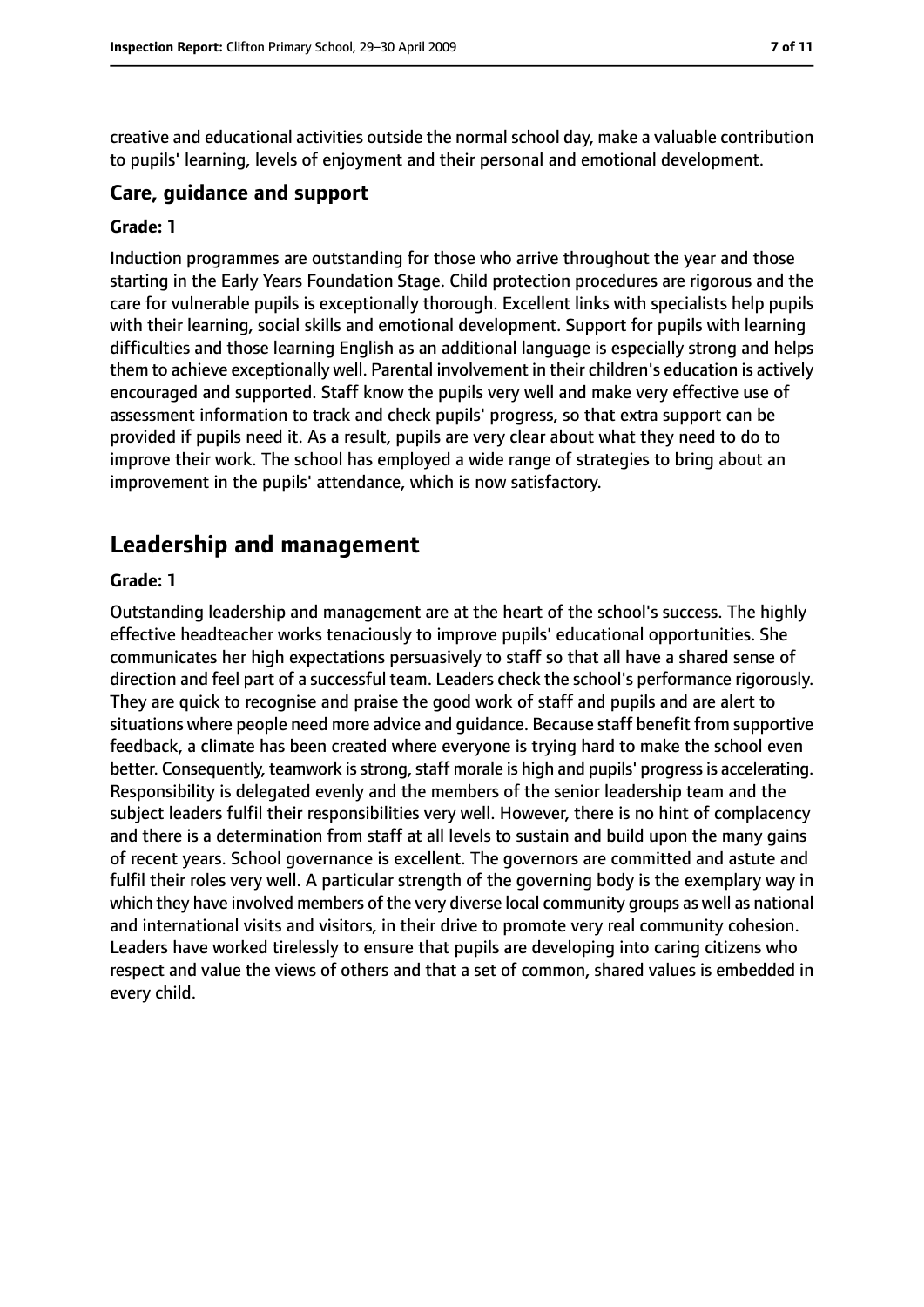**Any complaints about the inspection or the report should be made following the procedures set out in the guidance 'Complaints about school inspection', which is available from Ofsted's website: www.ofsted.gov.uk.**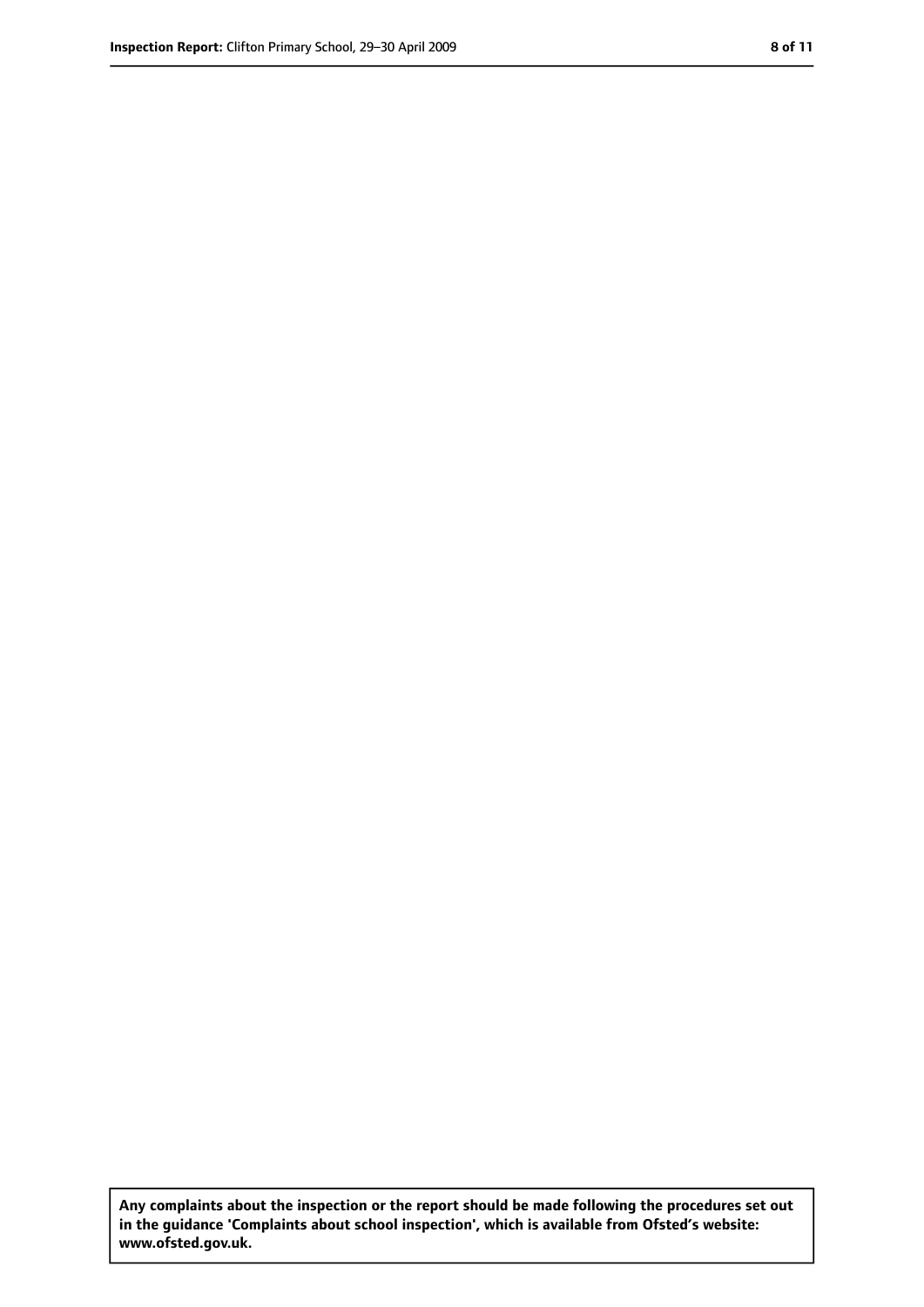# **Inspection judgements**

| ˈ Key to judgements: grade 1 is outstanding, grade 2 good, grade 3 satisfactory, and | <b>School</b>  |
|--------------------------------------------------------------------------------------|----------------|
| arade 4 inadequate                                                                   | <b>Overall</b> |

## **Overall effectiveness**

| How effective, efficient and inclusive is the provision of<br>education, integrated care and any extended services in meeting the<br>needs of learners? |     |
|---------------------------------------------------------------------------------------------------------------------------------------------------------|-----|
| Effective steps have been taken to promote improvement since the last<br>inspection                                                                     | Yes |
| How well does the school work in partnership with others to promote learners'<br>well being?                                                            |     |
| The capacity to make any necessary improvements                                                                                                         |     |

# **Effectiveness of the Early Years Foundation Stage**

| How effective is the provision in meeting the needs of children in the<br>l EYFS?            |  |
|----------------------------------------------------------------------------------------------|--|
| How well do children in the EYFS achieve?                                                    |  |
| How good are the overall personal development and well-being of the children<br>in the EYFS? |  |
| How effectively are children in the EYFS helped to learn and develop?                        |  |
| How effectively is the welfare of children in the EYFS promoted?                             |  |
| How effectively is provision in the EYFS led and managed?                                    |  |

#### **Achievement and standards**

| How well do learners achieve?                                                  |  |
|--------------------------------------------------------------------------------|--|
| $\vert$ The standards <sup>1</sup> reached by learners                         |  |
| How well learners make progress, taking account of any significant variations  |  |
| between groups of learners                                                     |  |
| How well learners with learning difficulties and/or disabilities make progress |  |

#### **Annex A**

<sup>&</sup>lt;sup>1</sup>Grade 1 - Exceptionally and consistently high; Grade 2 - Generally above average with none significantly below average; Grade 3 - Broadly average to below average; Grade 4 - Exceptionally low.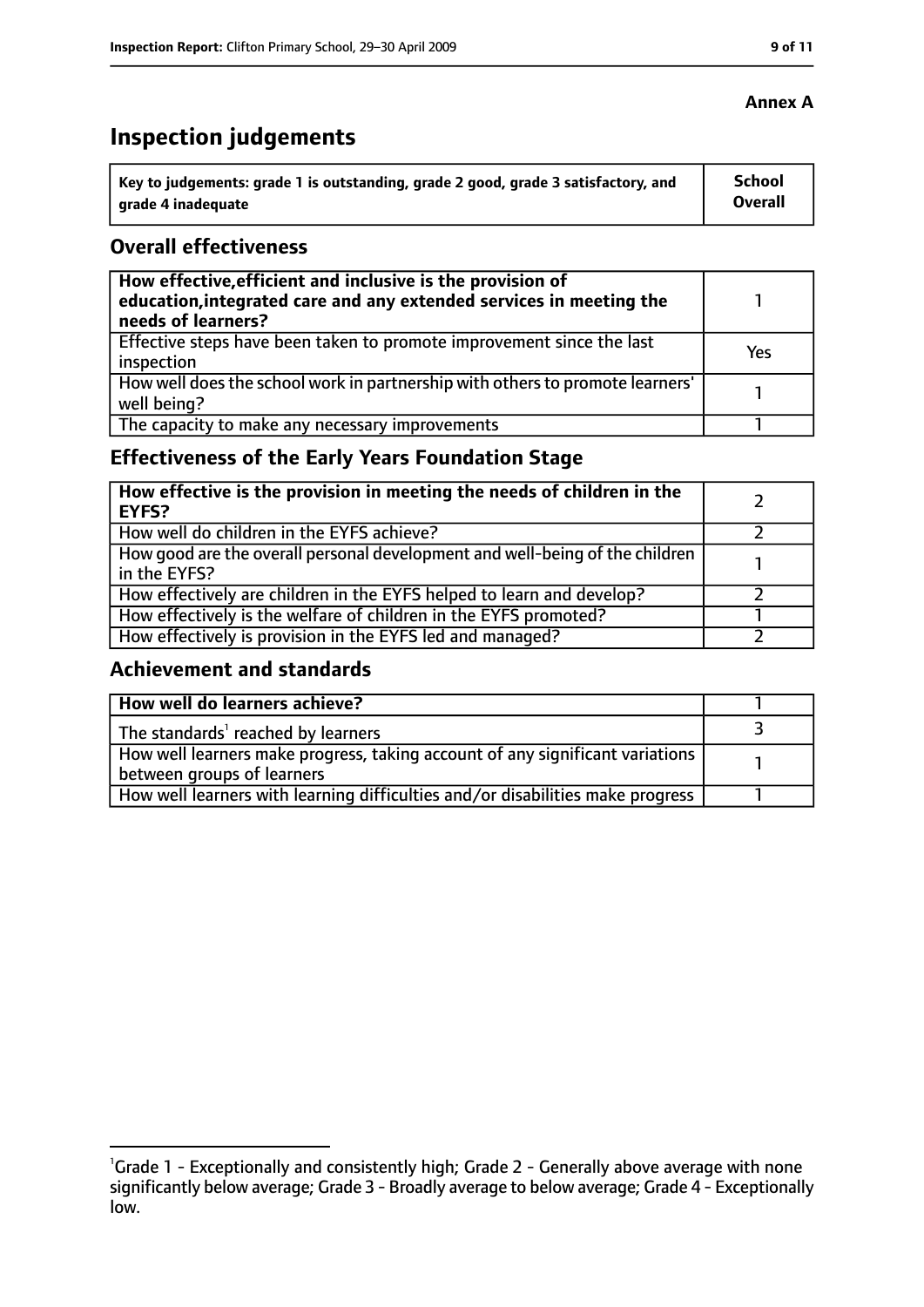# **Personal development and well-being**

| How good are the overall personal development and well-being of the<br>learners?                                 |  |
|------------------------------------------------------------------------------------------------------------------|--|
| The extent of learners' spiritual, moral, social and cultural development                                        |  |
| The extent to which learners adopt healthy lifestyles                                                            |  |
| The extent to which learners adopt safe practices                                                                |  |
| The extent to which learners enjoy their education                                                               |  |
| The attendance of learners                                                                                       |  |
| The behaviour of learners                                                                                        |  |
| The extent to which learners make a positive contribution to the community                                       |  |
| How well learners develop workplace and other skills that will contribute to<br>their future economic well-being |  |

# **The quality of provision**

| $\mid$ How effective are teaching and learning in meeting the full range of<br>  learners' needs?       |  |
|---------------------------------------------------------------------------------------------------------|--|
| How well do the curriculum and other activities meet the range of needs and<br>  interests of learners? |  |
| How well are learners cared for, quided and supported?                                                  |  |

# **Leadership and management**

| How effective are leadership and management in raising achievement<br>and supporting all learners?                                              |            |
|-------------------------------------------------------------------------------------------------------------------------------------------------|------------|
| How effectively leaders and managers at all levels set clear direction leading<br>to improvement and promote high quality of care and education |            |
| How effectively leaders and managers use challenging targets to raise standards                                                                 |            |
| The effectiveness of the school's self-evaluation                                                                                               |            |
| How well equality of opportunity is promoted and discrimination eliminated                                                                      |            |
| How well does the school contribute to community cohesion?                                                                                      |            |
| How effectively and efficiently resources, including staff, are deployed to<br>achieve value for money                                          |            |
| The extent to which governors and other supervisory boards discharge their<br>responsibilities                                                  |            |
| Do procedures for safequarding learners meet current government<br>requirements?                                                                | <b>Yes</b> |
| Does this school require special measures?                                                                                                      | <b>No</b>  |
| Does this school require a notice to improve?                                                                                                   | No         |